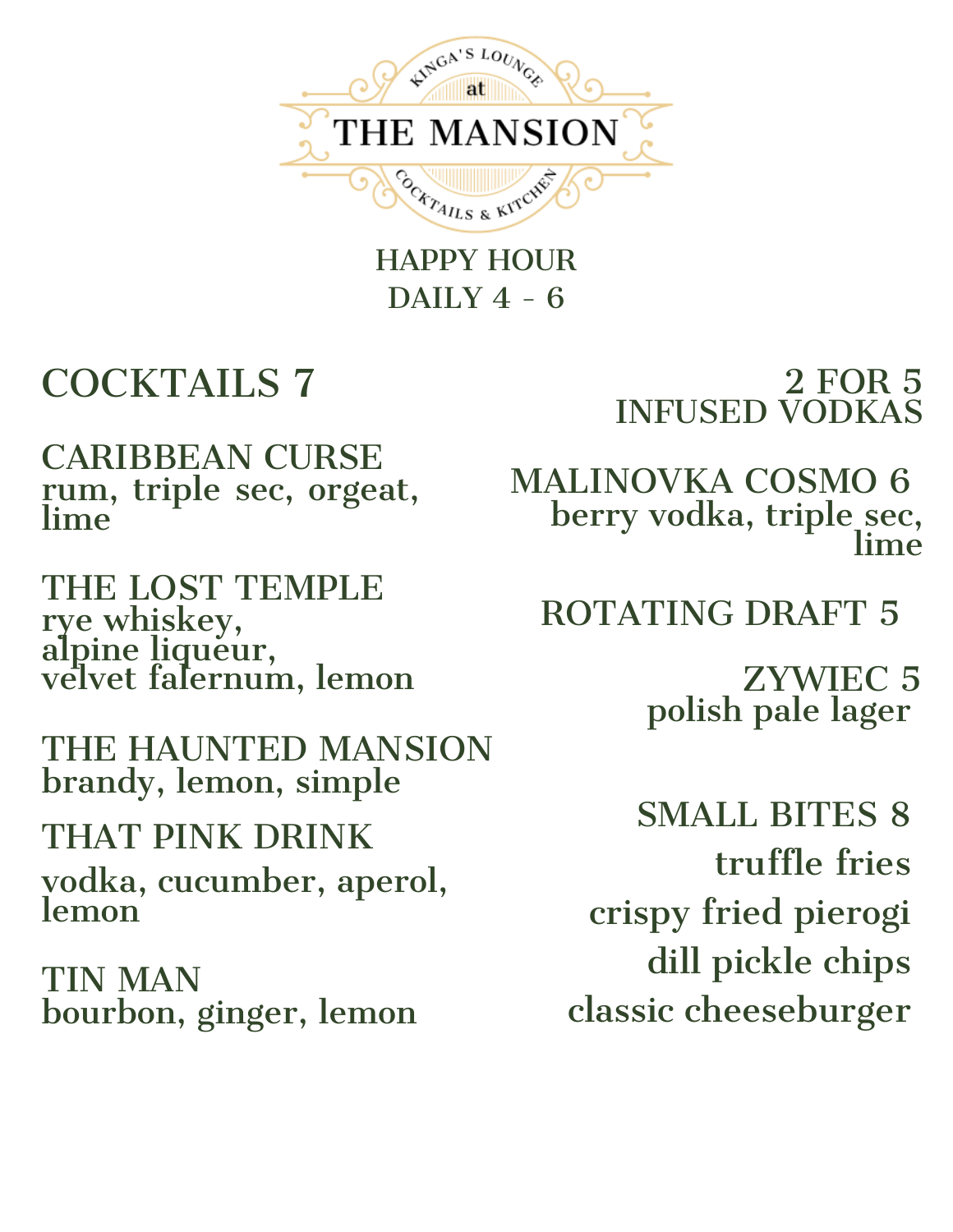

#### **COCKTAILS**

CARIBBEAN CURSE 10 rum, orange curacao, orgeat, lime

THE LOST TEMPLE 10 rye whiskey, alpine liqueur, velvet falernum, limon

THE HAUNTED MANSION 10 brandy vsop, lemon, simple

THAT PINK DRINK 10 vodka, cucumber, aperol, lemon

THE TIN MAN 10 bourbon, elderflower, lemon, ginger

COIN MARG 10 Blanco Tequila, triple sec, fresh lime

MALINOVKA COSMO 11 House berry infused vodka, triple sec, fresh limon juice

BULLEIT BOURBON ICED TEA 11 Bulleit Bourbon, fresh limon, orange bitters, agave & iced tea

SPICY CUCUMBER-PINEAPPLE MARG 10 Blanco tequila, Pineapple & Jalapeño, triple sec, fresh limon

THE LAST WORD 12 gin, chartreuse, luxardo maraschino, limon

INFUSED VODKAS Sweet: peach, blueberry, strawberry, raspberry, mixed berry, caramel, white or dark chocolate

Savory: pickle, pepperoncini, cherry pepper, jalapeño, garlic, horseradish, habanero

Single Shot 4 Double Shot 7

POLISH BEER 9 Zywiec Pale Zywiec Porter Lomza - All malt lager Warka - Amber

DOMESTIC 4 Bud Light Budweiser Coors Banquet Michelob Ultra Miller High Life PBR St Pauli Girl N/A White Claw

PREMIUM 5 - 7 Corona Guiness Heineken Lagunitas IPA Modelo Pilsner Urquell **Strongbow** Topo Chico Strawberry Guava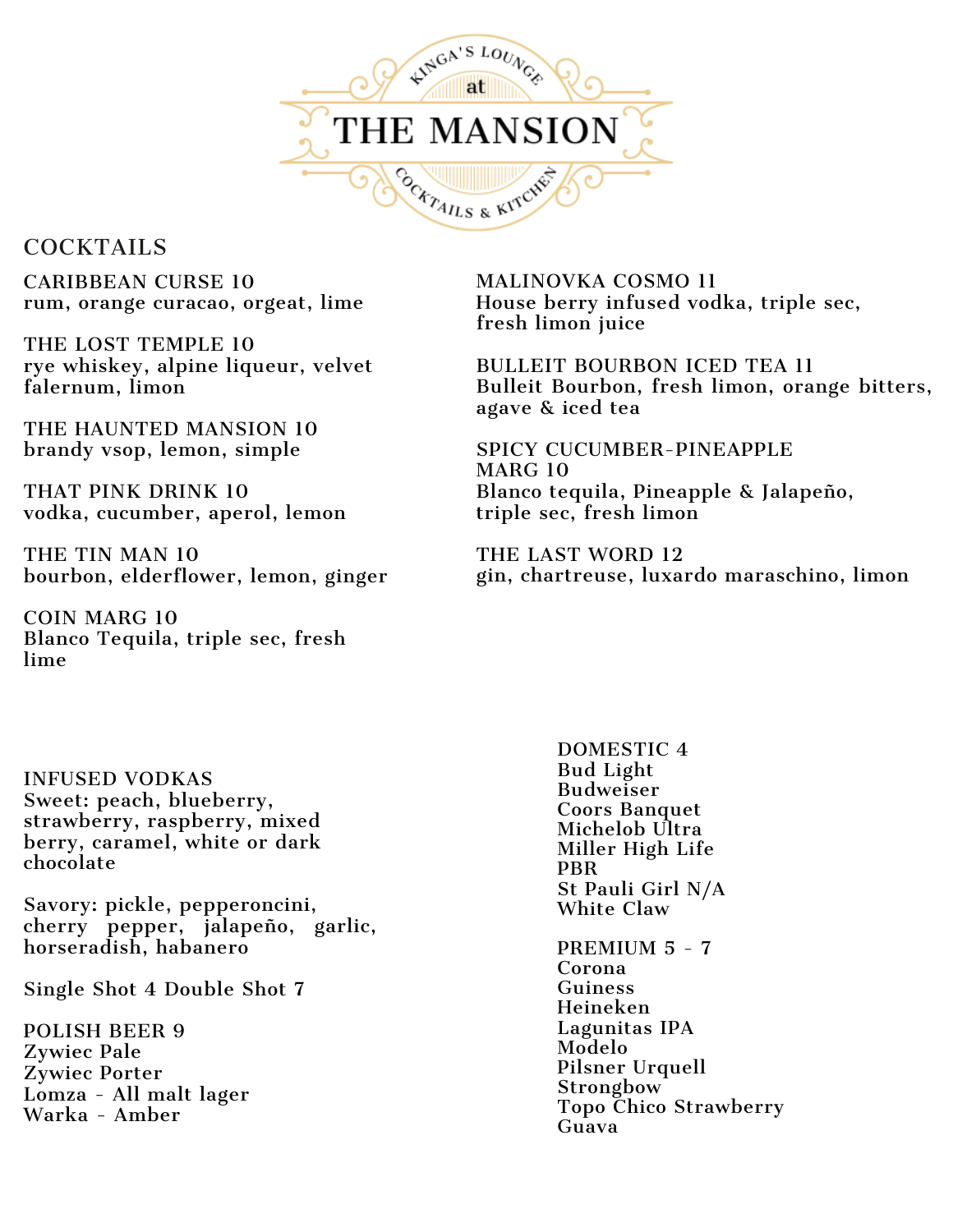

## APETIZERS

CRISPY FRIED PIEROGI 10 six crispy pierogies served w/ sour cream & chives choose 2 or mixed

> potato & cheese potato, bacon & kraut spinach & feta kraut & mushroom pork

KIELBASA & BIGOS 12 red smoked sausage, hunter stew & grilled bread

TRUFFLE FRIES 10 thin cut potatoes w/ truffle oil & pecorino cheese

WINGS 12 your choice of thai chili, bbq, buffalo hot w/ ranch or blue cheese

POTATO PANCAKES 11 three potato cakes served w/ apple sauce & sour cream

GOLABEK 9 beef & rice stuffed cabbage roll, traditional tomato sauce

DILL PICKLE CHIPS 11 breaded pickle chips served w/ ranch dressing

SPRING SALAD 10 spring mix, fresh straberry, red onions & candied pecans w/ house raspberry dressing

BURGER w/ FRIES 14 served w/ lettuce, tomato & onion

SCHNITZEL BURGER pork or chicken, cheese, spicy mustard

BACON CHEESEBURGER\* beef patty, american cheese, bacon

KIELBASA SANDWICH sausage, cheese, caramelized onions, hunter stew, spicy mustard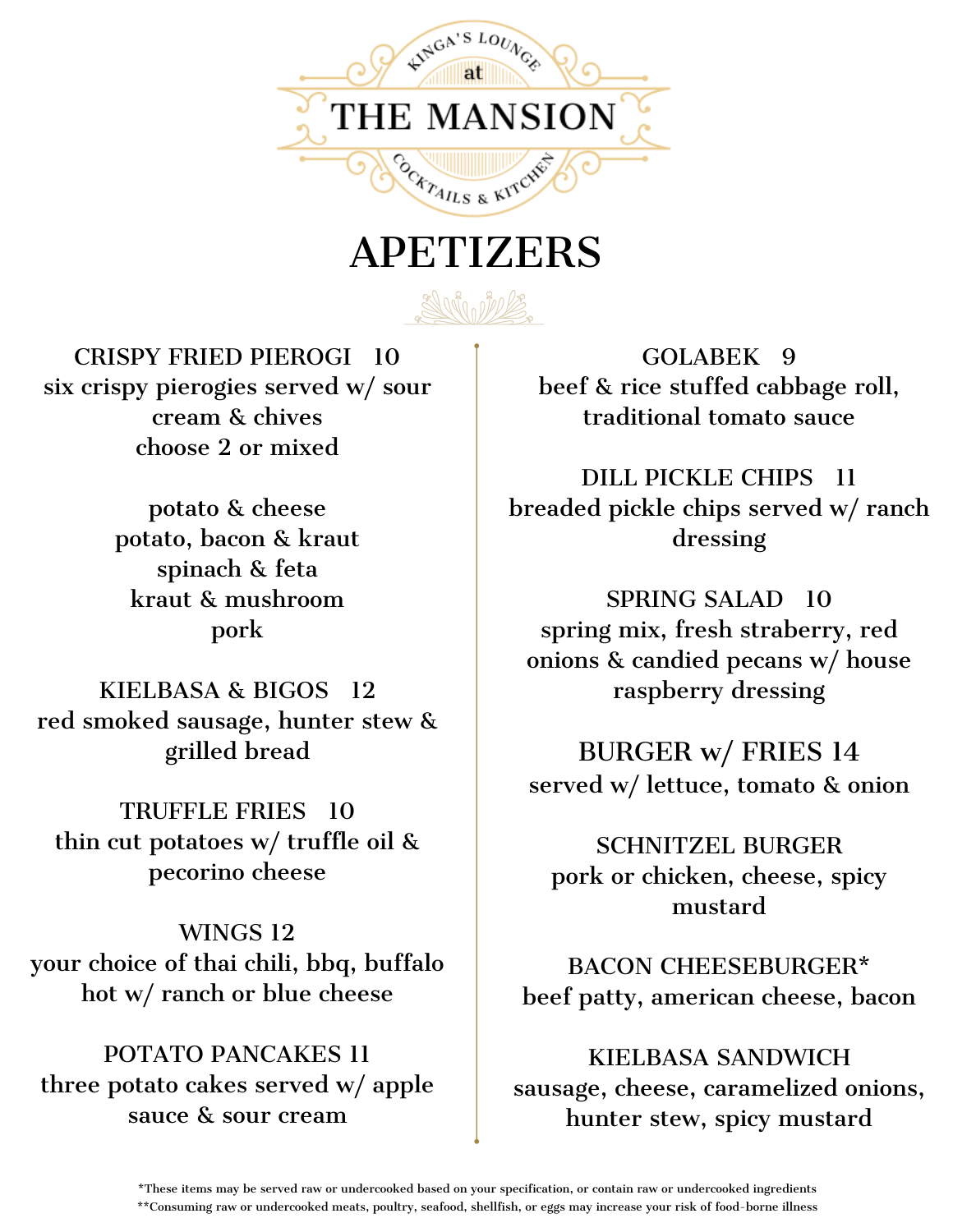

## ENTREES

No the

CHEF'S PIEROGI 16 sautéed potato & cheese pierogi w/ sausage, mushrooms, onions & sour cream

PORK SCHNITZEL 17 crispy breaded pork, mushroom gravy, cucumber salad & house fries

CHICKEN SCHNITZEL 17 crispy breaded chicken, cabbage, cucumber salad

BROWN BUTTER PIEROGI SAMPLER 16 mixed pan-fried pierogis topped w/ sautéed onions & sour cream

GOLABKI 17 two beef & rice stuffed cabbage rolls, tomato sauce, house fries

GRILLED KIELBASA 18 red smoked sausage, hunter stew, whole-grain mustard, house fries

POLISH PLATTER FOR TWO 31 pork schnitzel, beef meatball, mushroom gravy, kielbasa, golabek, pierogi, cabbage roll, cucumber salad

POLISH PLATE 18 red smoked sausage, bigos, steamed pierogi, cabbage roll

#### DESSERT 8

CRÊPES sweet cheese filled served w/ raspberry & ice cream

> BREAD PUDDING seasonal

HOUSE APPLE PIE served w/ ice cream & caramel sauce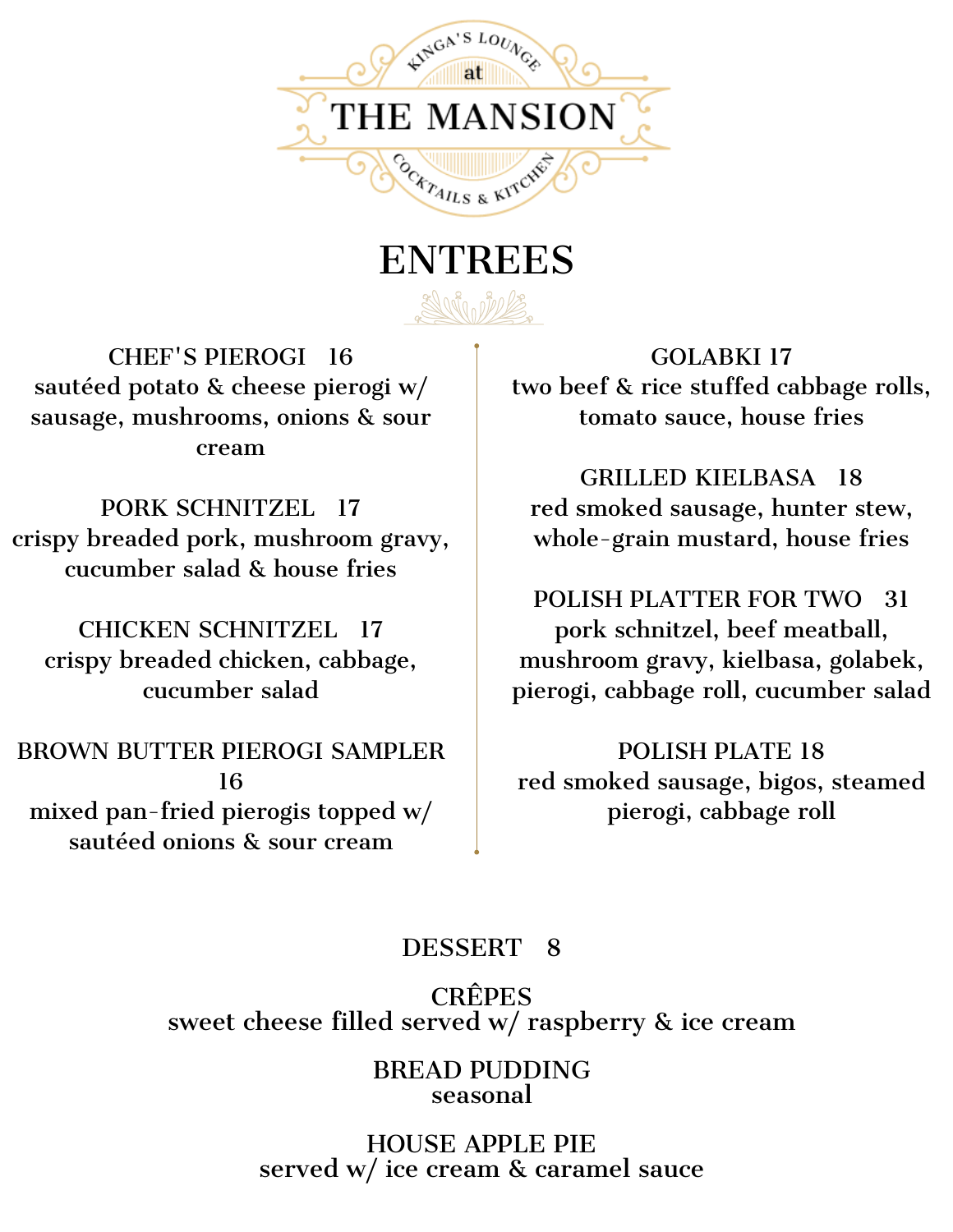

# BRUNCH MENU

#### ALL YOU CAN EAT PIEROGI 15

boiled or crispy, served w/ sour cream choose 2 or mixed

> potato & cheese potato, bacon & kraut spinach & feta kraut & mushroom pork

SIDES 4 bacon, sausage, fried egg\*, french toast, potato pancake

#### SINGLE ORDER of PIEROGI 7.5

#### FARMHOUSE SCRAMBLE\* 12

cage free eggs, tomato, caramelized onion & mushroom, potato pancake

#### BREAKFAST PIEROGI\* 14

potato & cheese pan-fried pierogi, bacon, fried egg, onion & sour cream

#### BISCUITS & GRAVY\* 12

fluffy buttermilk biscuits smothered in creamy pork sausage gravy w/ house potatoes, egg

#### CLASSIC BREAKFAST\* 10

2 eggs, house potatoes, grilled bread & your choice of bacon, ham or sausage

FRENCH TOAST 12 thick cut brioche w/ maple syrup, fresh strawberries, choice of bacon, ham or sausage

> CREPES 10 sweet cheese filled served w/ raspberry & ice cream

\*These items may be served raw or undercooked based on your specification, or contain raw or undercooked ingredients

\*\*Consuming raw or undercooked meats, poultry, seafood, shellfish, or eggs may increase your risk of food-borne illness